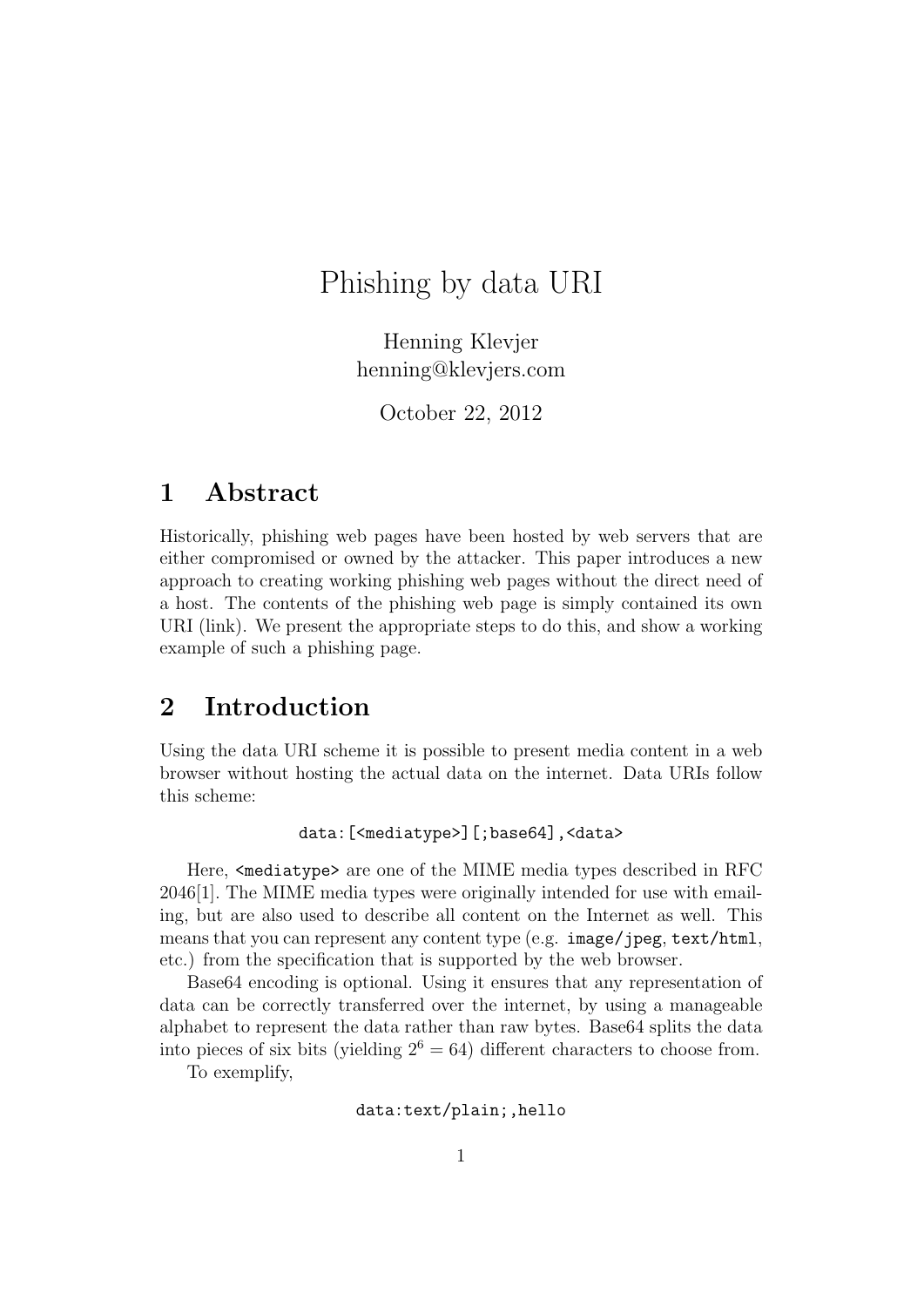shows the text hello without the use of Base64 encoding, and

#### data:text/plain;base64,aGVsbG8=

shows the same hello, and the data field now encoded.

Data URI technology has been available as RFC 2397[2] since 1998 – described as a way to easily embed text, pictures and other data in HTML pages, and for such it may be more efficient and hassle-free than hosting a possibly large number of small files.

However, with the ability to host arbitrary data within a URI, the possibility of doing the same with malicious web content springs to mind. Phishing web pages are minimally modified copies of original web pages, usually hosted at a compromised or malicious web server. Creating a phishing site from PayPal, Inc., for example, usually implies hosting at least a copy of PayPal's login site, credit card information site, or other web page dealing with sensitive data. All content on the web page can be linked from PayPal's own content servers. However, using the data URI scheme to contain the entire web page's contents is also possible. Pictures, JavaScript, style sheets etc. can either be translated into their own data URI embedded in the file, or be linked from their respective sources. In the last case, all content, such as a JavaScript in the head tag, must be referenced in an absolute manner to work, i.e.:

```
\langle \text{script type} = \text{"text/javascript"} \text{ src} = \text{"javascript.js"}is changed to
\langle \text{script type} = \text{"text/javascript"} \text{ src} = \text{"http://example.org/javascript.js"}or
\leqscript type="text/javascript" src="data:text/javascript;,contents of javascript.js" />
```
# 3 Creating a phishing site

An easy recipe of creating a phishing site is shown below:

- 1. Download the login web page to be copied.
- 2. Change all file paths relative to the domain to absolute ones, or convert them to data URIs.
- 3. Make the desired modifications to the site's code. One can, for example, transfer user credentials or private data to another location.
- 4. (Optional) Encode the text contents of the web page with Base64 encoding to obfuscate the data to the victim. Base64 encoding will extend the overall data size by about 33 %.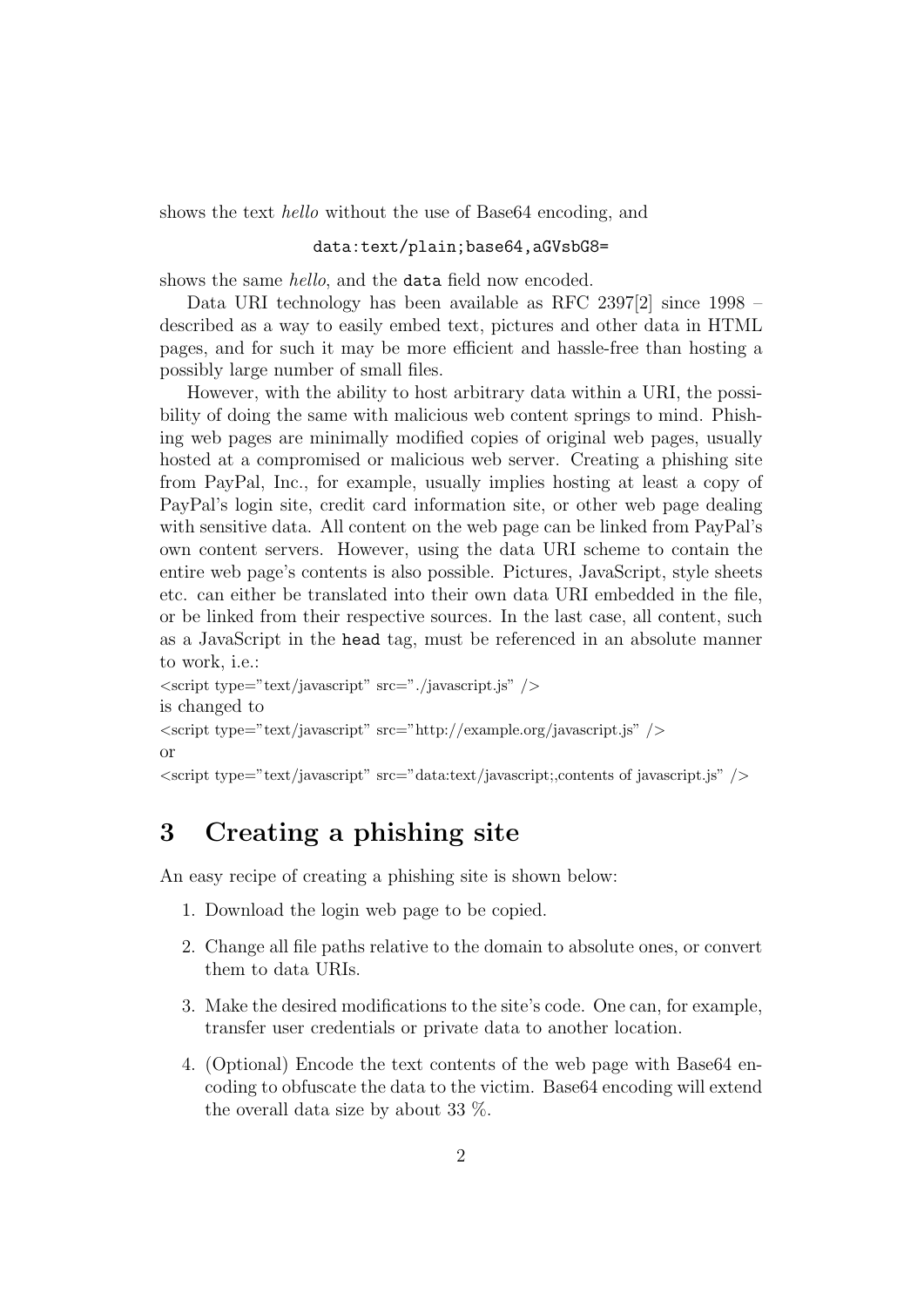5. Append the encoded material or the text contents of the web page into a data URI: Everything from <!DOCTYPE> (or <HTML>) to </HTML> must be moved into the <data> field above.

After this, you will end up with something along these lines. Note that we have used text/html as the MIME type as this is the appropriate way to present HTML pages.

```
data : text / html ; base64 , DQo8IURPQ1RZUEUgaHRtbCBQ
VUJMSUMgIi0vL1czQy8vRFREIEhUTUwgNC4wMSBUcmFuc2
l0aW9uYWwvL0VOIg0KImh0dHA6Ly93d3cudzMub3JnL1RS
L2h0bWw0L2xvb3NlLmR0ZCI + DQo8aHRtbD4NCiAgICA8aG
( \ldots )bnR3ZWIyLndvYS9Db250ZW50cy9XZWJTZXJ2ZXJSZXNvdX
JjZXMvc3dfYmFzZS5jc3MnIHJlbD0ic3R5bGVzaGVldCIg
dHlwZT0idGV4dC9jc3MiPg0KICAgICAgICA8c3R5bGUgdH
lwZT0idGV4dC9jc3MiPg0KCQkJdGQ
```
The length of the final URI is a consequence of the data hidden within. If the original web page is very large, embedding linked material within may not be viable.

An example is provided below (Appendix A), which because of its size has been appended at the end.

# 4 Spreading the phishing web page

Remembering that the web page is contained within the URI, "only"<sup>1</sup> the URI must be passed on to a potential victim. Historically, phishing URIs are transferred by email, but in recent years, social media phishing has exploded. The use of URL shortening services has provided an additional layer of uncertainty in abstracting the original URL from the user<sup>2</sup> . (At least) One URL shortening services, TinyURL.com<sup>3</sup>, also provides the possibility of shortening data URIs into short URLs. Whether or not TinyURL does this unwittingly is not known.

## 5 Applicability and limitations

Being a rather old RFC specification, data URIs are supported by all major contemporary web browsers. A possible problem of this approach is rather

<sup>&</sup>lt;sup>1</sup>The URI could easily reach hundreds of kilobytes

<sup>2</sup>However, as the user reaches the target URL, it will be shown in the address bar.

<sup>3</sup>http://TinyURL.com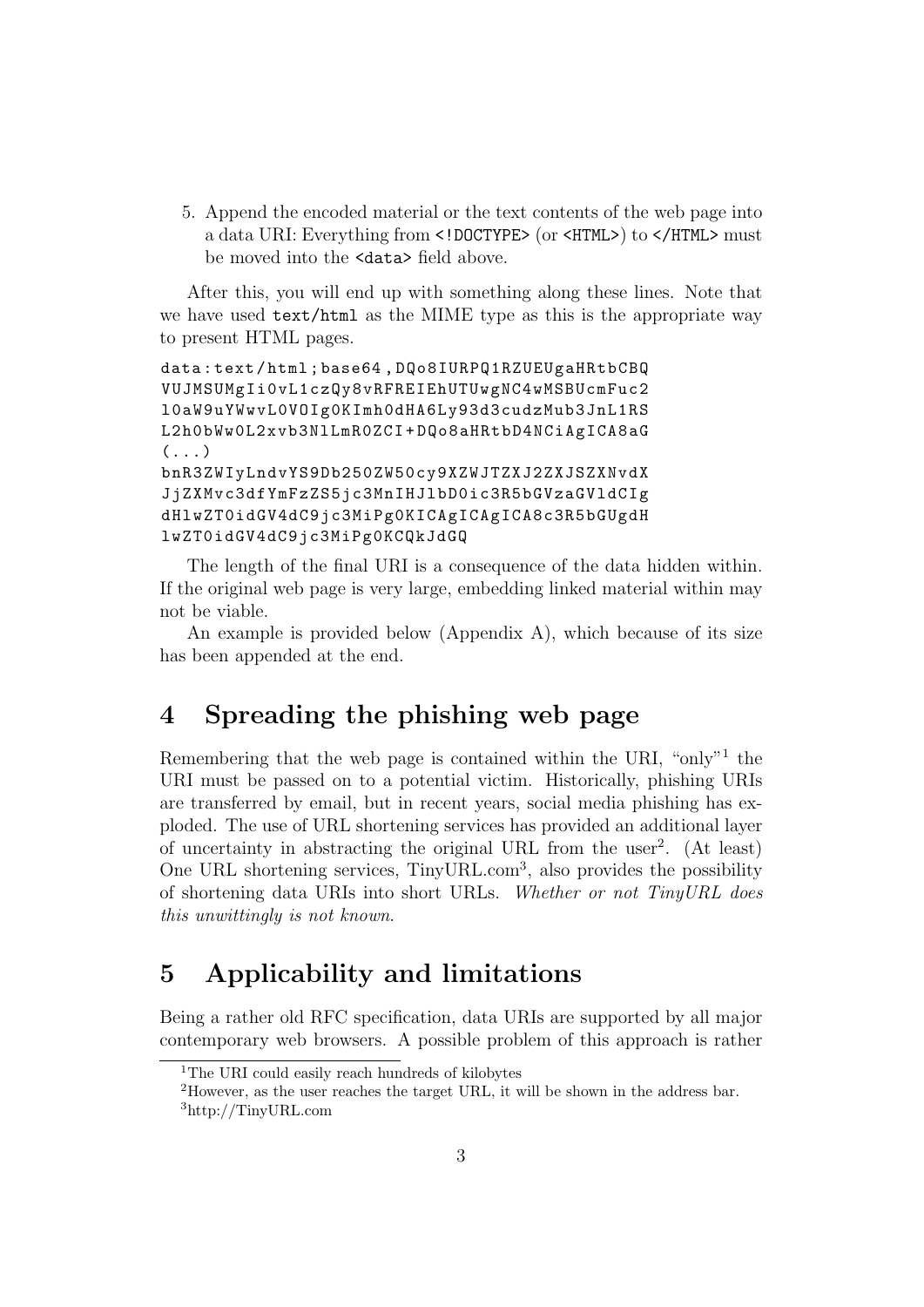the web browsers' memory management. The address field is simply not created for containing the enormous amount of bytes contained in the data URI.

In Google Chrome in particular, a control for unsafe redirection is implemented, disabling the user direct access to a data URI if that URI is the target of a redirection, such as from a URL shortening service. The user is presented with an alert that "This webpage is not available", together with the entire URI. Appended below is the error code Error 311 (net::ERR UNSAFE REDIRECT): Unknown error. indicating that the request was denied due to an unsafe state. However, the target URI is still present in the address field, and a push of the enter button successfully renders the web page. Note that Google Chrome does not produce an error when the user clicks directly on the data URI, without the redirection.

As of 22.10.2012, these limitations apply to the current web browsers:

| Opera                                | 12.02.1578 | x > 16777216          |
|--------------------------------------|------------|-----------------------|
| Chrome                               |            | 1572864 < x < 3145728 |
| Internet Explorer   $9.0.8112.16421$ |            | unsupported           |
| Firefox                              |            | x > 16777216          |
| Safari                               | 5.34.57.2  | x > 16777216          |

All values  $x > 16777216$  are probably unlimited.

#### 6 Legal issues

In addition to the obvious issues with phishing, a discussion is appropriate as to whether a web host that keeps malicious data URIs is liable for hosting the malicious content they represent. In the above scenario, it can be argued that the URL shortening service is the host, as it provides and keeps the actual content.

### 7 Future Work

We may see more of so called "spear phishing", attempts focused on individuals, as phishing pages now can be created more easily. A personalised phishing web page can be created automatically, based on gathered information, and transmitted to one victim only. There is reason to believe that the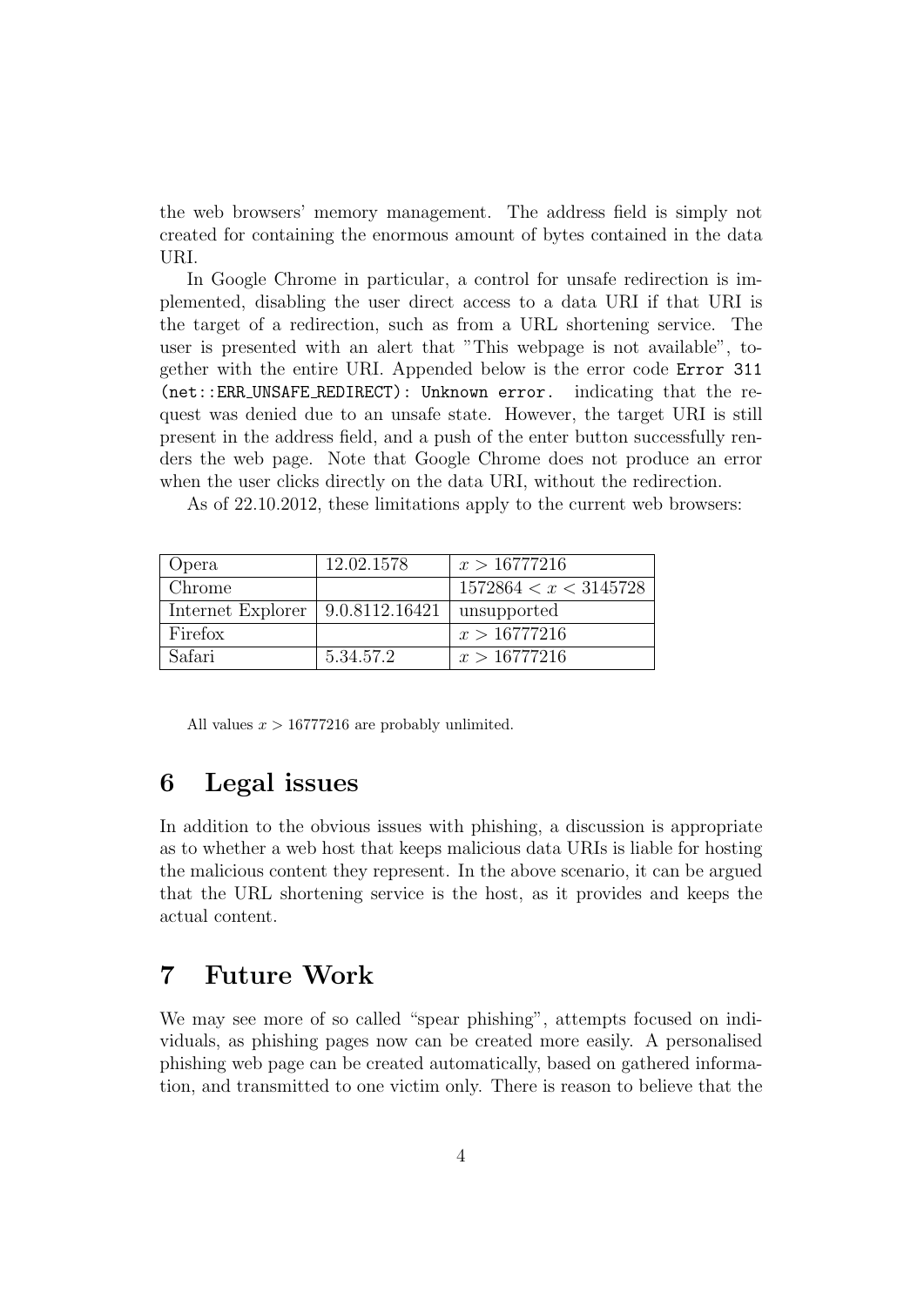data URI scheme can provide other unknown attack vectors, so research on this topic and further scrutiny of the scheme is a prudent choice.

### 8 Conclusion

In this paper we have introduced a new way of presenting phishing web pages using a rather old, seldom used way to present web content. Using this procedure, there is no clear source of the phishing page and its content, which makes it difficult to trace, monitor the movement or establish the origin of the web page. Also, we conclude that phishing no longer requires web hosting of the page<sup>4</sup>, so phishing web pages may be more elusive passed around the Internet. They have no established anchor point in the Internet.

There is no way to *shut down* or remove a data URI web page, besides removing all instances of its link.

The example presented in this document contains no harmful code. The example, and anything learned from this document should NEVER be used to perform any malicious activity. We do not with this example try to point out any vulnerability or weakness specific to Wikipedia, which was selected because of its international reputation and simple login page.

### References

- [1] N. Freed and N. Borenstein. Multipurpose Internet Mail Extensions (MIME) Part Two: Media Types. RFC 2046 (Draft Standard). Updated by RFCs 2646, 3798, 5147. Internet Engineering Task Force, Nov. 1996. url: http://www.ietf.org/RFC/RFC2046.txt.
- [2] L. Masinter. The "data" URL scheme. RFC 2397 (Proposed Standard). Internet Engineering Task Force, Aug. 1998. url: http://www.ietf. org/RFC/RFC2397.txt.

<sup>4</sup>While transmission of sensitive data can be handled within the phishing page, receiving and storing the data is not taken into consideration here.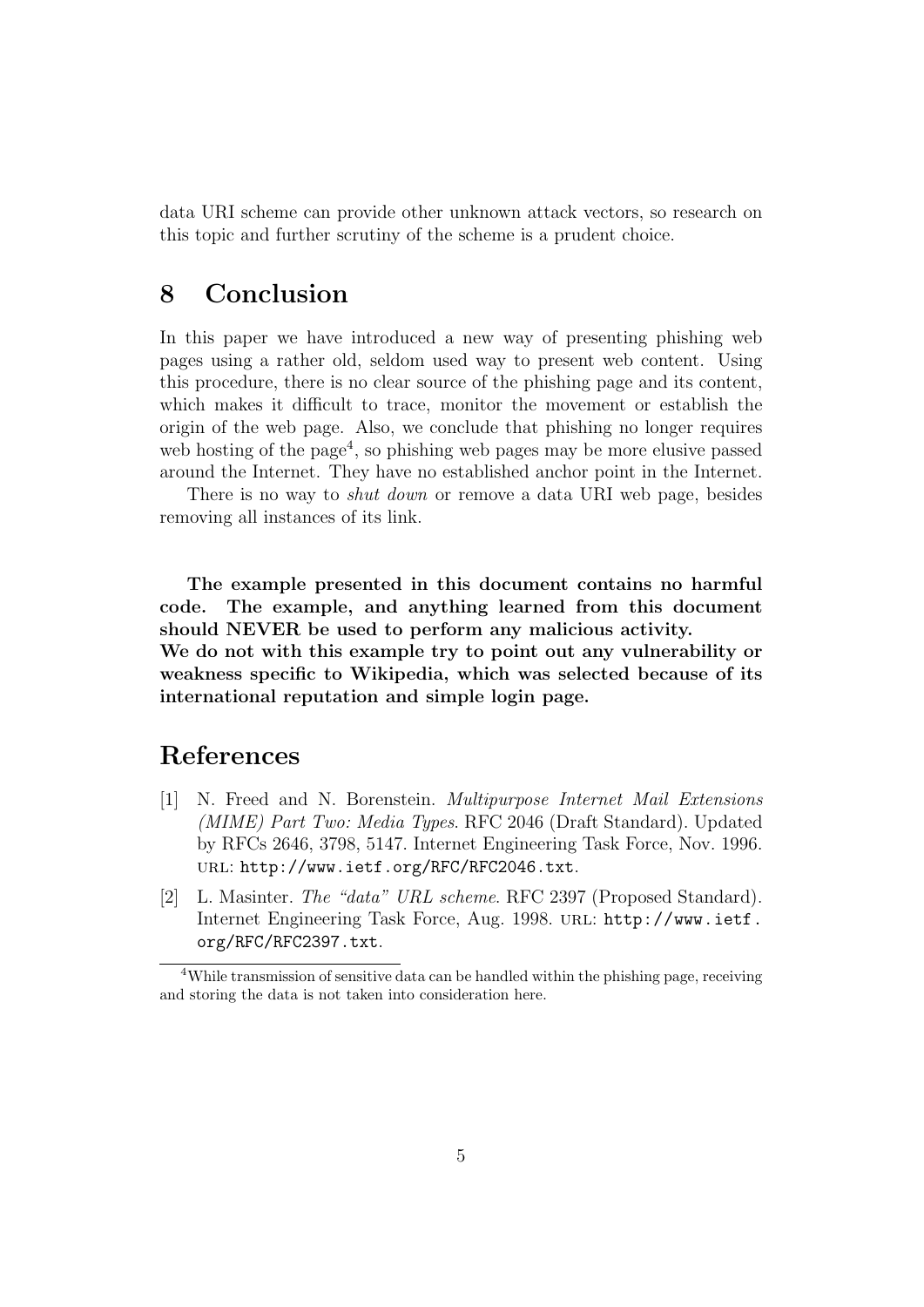# Appendix A: An example phishing web page

Below we present a phishing edition of the login and registration page of the English Wikipedia, http://en.wikipedia.org/. It is a minimal example, in which some relative links have been corrected. Additionally, the functionality of the "Log in" button has been altered, showing the password entered in the password field to the user. The login screen of the English Wikipedia can be found here:

http://en.wikipedia.org/w/index.php?title=Special:UserLogin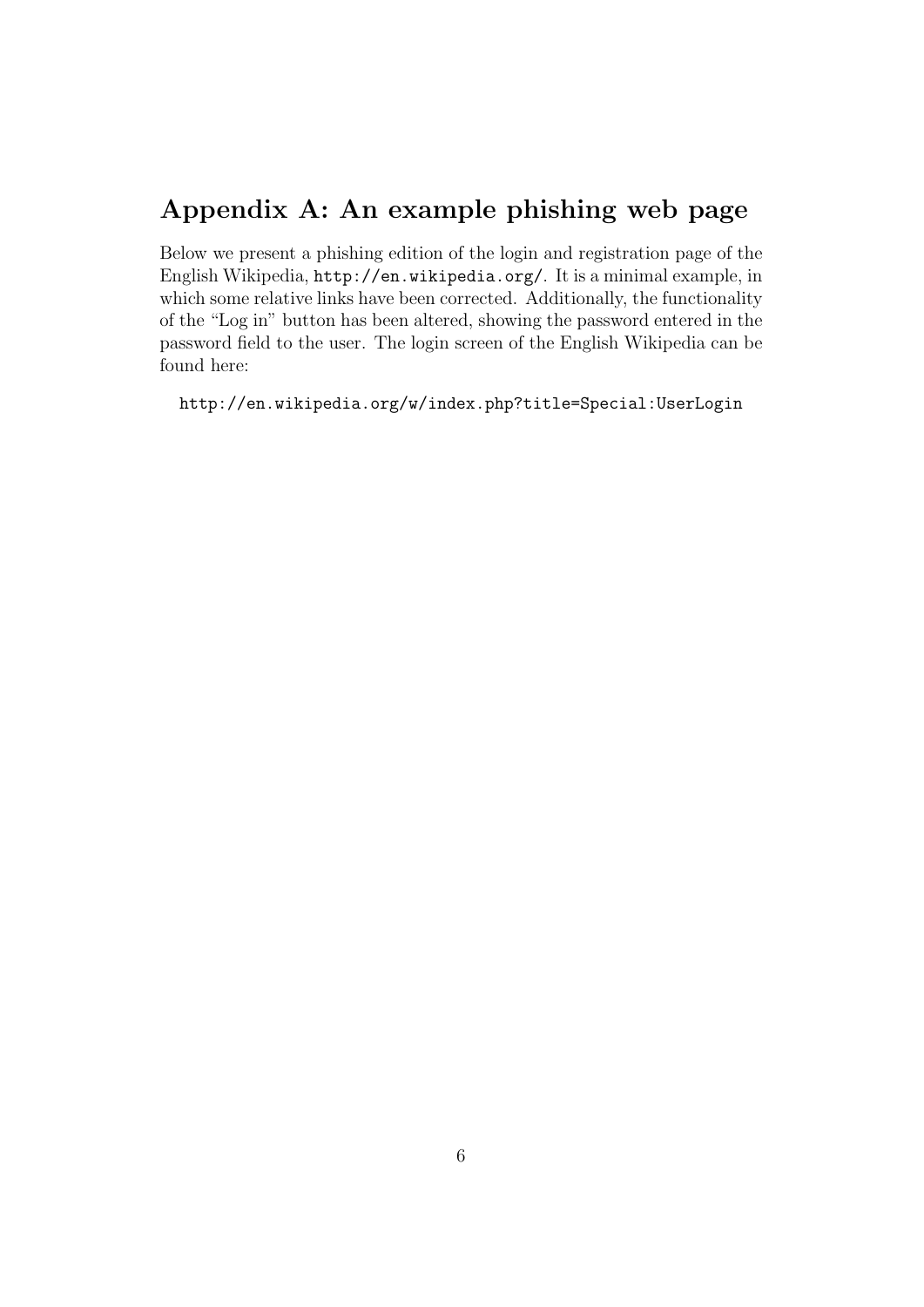## The rendered web page

| $\Box$ Log in / create account - $\mathbb W \times$<br>Ü<br>$\hat{\tau}$<br>J | ď<br>$\begin{array}{c c} \multicolumn{3}{c }{\mathbb{R}} & \multicolumn{3}{c }{\mathbb{R}} \\ \multicolumn{3}{c }{\mathbb{R}} & \multicolumn{3}{c }{\mathbb{R}} & \multicolumn{3}{c }{\mathbb{R}} \\ \multicolumn{3}{c }{\mathbb{R}} & \multicolumn{3}{c }{\mathbb{R}} & \multicolumn{3}{c }{\mathbb{R}} \\ \multicolumn{3}{c }{\mathbb{R}} & \multicolumn{3}{c }{\mathbb{R}} & \multicolumn{3}{c }{\mathbb{R}} & \multicolumn{3}{c }{\mathbb{R}} \\ \multicolumn{3}{$<br>$\Box$ data:text/html;base64,PCFET0NUWVVBFIGh0bWwgUFVCTEIDICItLy9XM0MvL0RURCBYSFRNTCAxLjAgVHJhbnNpdGlvbmFsLy9FTiigImh0dHA6Ly93d3cudzMub3InL1RSL3hod( $\zeta^*_{\alpha}$ |
|-------------------------------------------------------------------------------|---------------------------------------------------------------------------------------------------------------------------------------------------------------------------------------------------------------------------------------------------------------------------------------------------------------------------------------------------------------------------------------------------------------------------------------------------------------------------------------------------------------------------------------------------------------------------------------------------------------------------------------------------|
|                                                                               | Create account & Log in                                                                                                                                                                                                                                                                                                                                                                                                                                                                                                                                                                                                                           |
|                                                                               | ♂<br>Special page                                                                                                                                                                                                                                                                                                                                                                                                                                                                                                                                                                                                                                 |
| The Free Encyclopedia<br>WIKIPEDIA                                            | <b>Sount</b><br>Log in / create acc                                                                                                                                                                                                                                                                                                                                                                                                                                                                                                                                                                                                               |
| Navigation                                                                    | log in                                                                                                                                                                                                                                                                                                                                                                                                                                                                                                                                                                                                                                            |
| Featured content<br>Main page<br>Contents                                     | Don't have an account? Create one.<br>Username:                                                                                                                                                                                                                                                                                                                                                                                                                                                                                                                                                                                                   |
| Random article<br>Current events                                              | ×<br>JavaScript Alert<br>Password:                                                                                                                                                                                                                                                                                                                                                                                                                                                                                                                                                                                                                |
| 7<br>Donate to Wikipedia                                                      | Your password is correct horse battery staple<br>Remember me (up to 180                                                                                                                                                                                                                                                                                                                                                                                                                                                                                                                                                                           |
| Interaction                                                                   | š<br>your login<br>Log in Forgotten                                                                                                                                                                                                                                                                                                                                                                                                                                                                                                                                                                                                               |
| About Wikipedia<br>Help                                                       | Secure your account:                                                                                                                                                                                                                                                                                                                                                                                                                                                                                                                                                                                                                              |
| Contact Wikipedia<br>Community portal<br>Recent changes                       | ● To avoid becoming a victim of phishing, always veirify that you are viewing Wikipedia's login page when logging in. Wikipedia will never ask for any information other than your username,<br>• If your password only contains letters or only numbers, please read our article on password strength and consider changing it (in Special:Preferences after you log in).<br>server.<br>. Consider logging in on the secure                                                                                                                                                                                                                      |
| Toolbox                                                                       | . Do not give out your password to anyone.<br>password and e-mail address.                                                                                                                                                                                                                                                                                                                                                                                                                                                                                                                                                                        |
| Special pages<br>Upload file                                                  | ● As a safeguard you may "commit" to your identity by adding a cryptographic hash to your user page as explained here. This makes it almost impossible for an impostor to continue<br>. If your account is compromised, it may be permanently blocked unless you can prove you are its rightful owner<br>impersonating you once you regain control of your account.                                                                                                                                                                                                                                                                               |
|                                                                               | Wikimena [[ <sup>0</sup> ]] MediaWiki<br>Privacy policy About Wikipedia Disclaimers                                                                                                                                                                                                                                                                                                                                                                                                                                                                                                                                                               |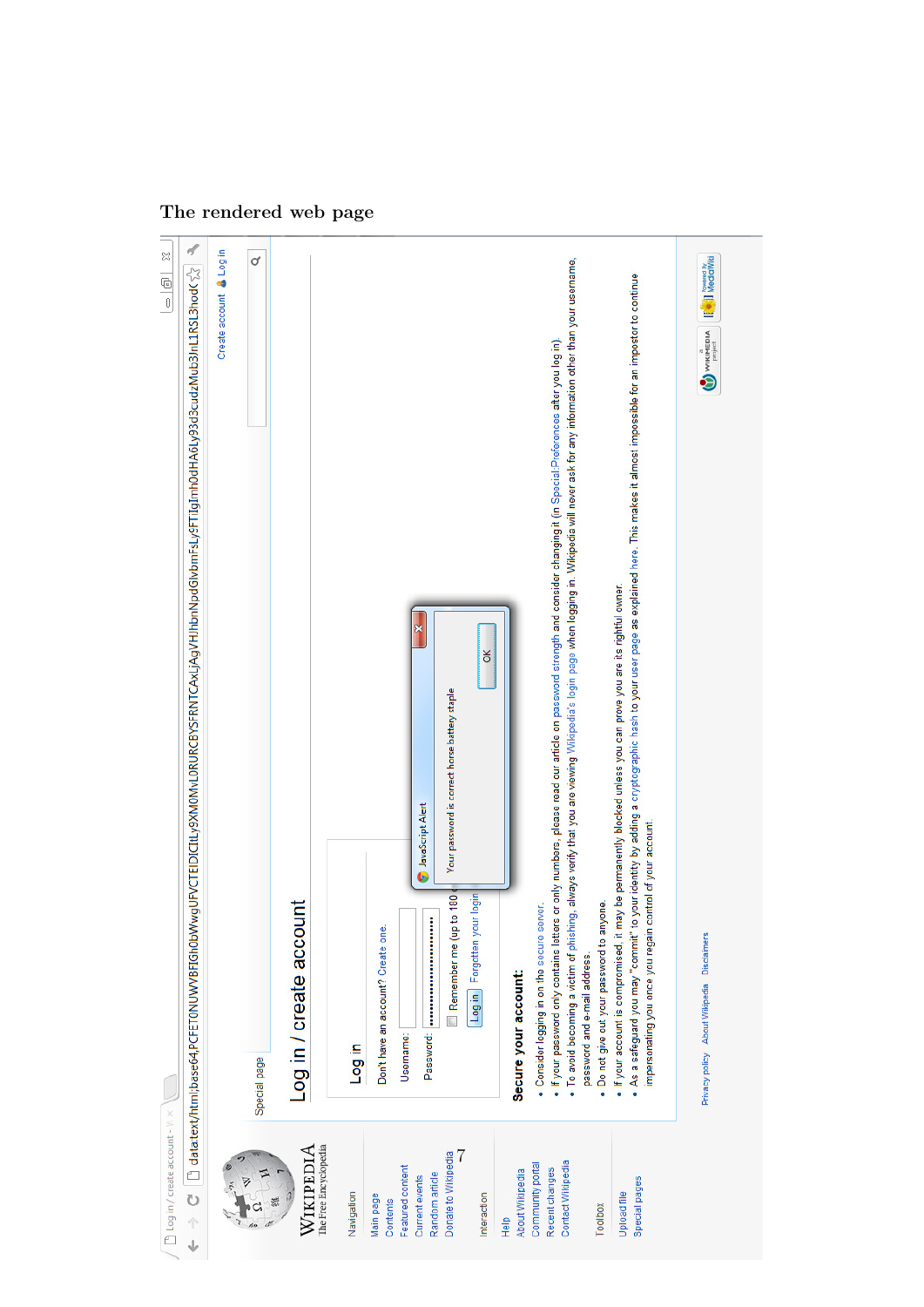#### Base64 encoded data URI

This data URI consists of 24682 characters and can with ease be shrunk to 26 characters with a supported URL shortening service, such as the one mentioned.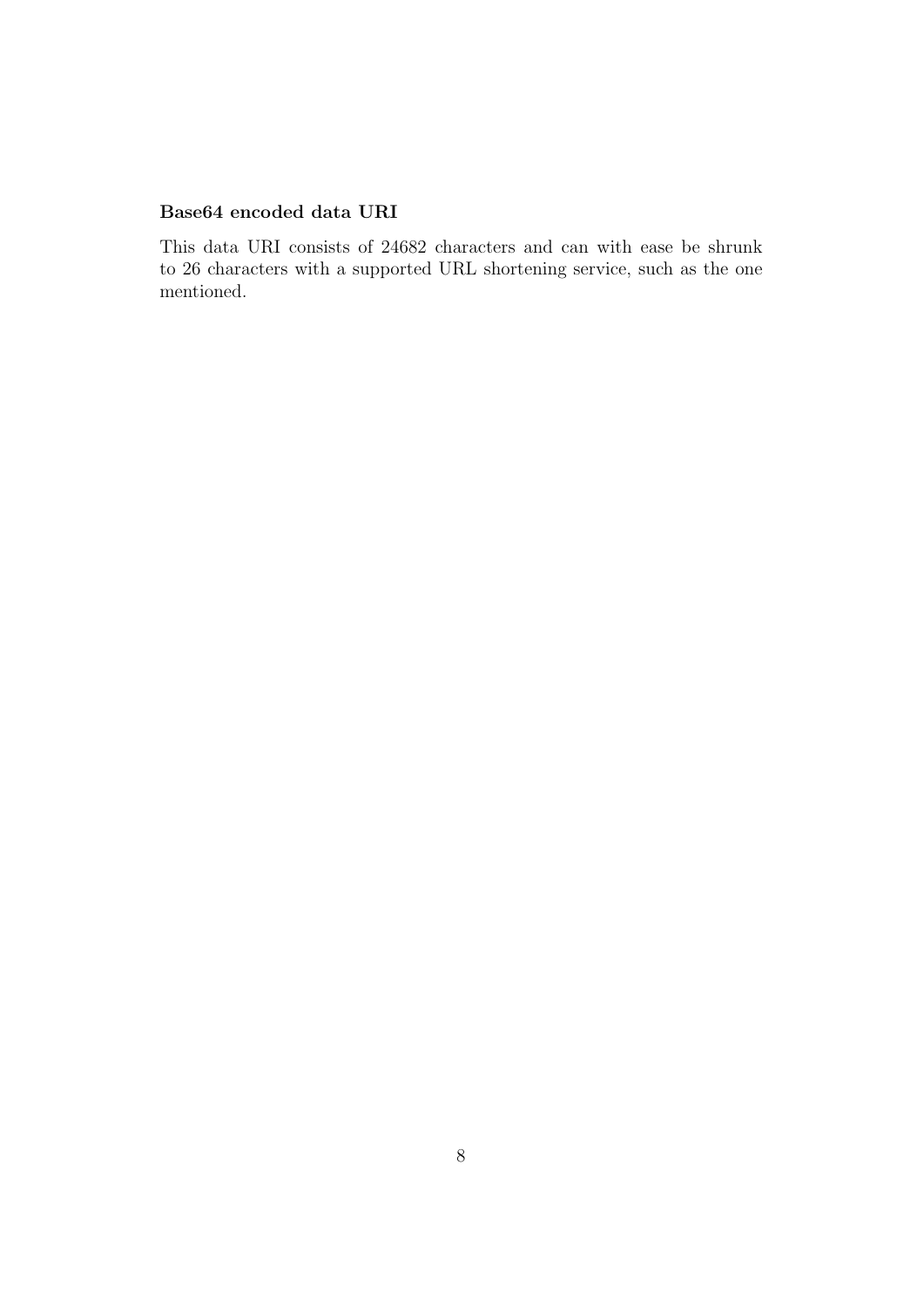data:text/html;base64,PCFET0NUWVBFIGh0bWwqUFVCTElDICItLy9XM0MvL0RURCBYSFRNTCAxLjAqVHJhbnNpdGlv bmFsLy9FTiIqImh0dHA6Ly93d3cudzMub3JnL1RSL3hodG1sMS9EVEOveGh0bWwxLXRyYW5zaXRpb25hbC5kdGOiPq0KPG h0bWwgbGFuZz0iZW4iIGRpcj0ibHRyIiBjbGFzcz0iY2xpZW50LW5vanMiIHhtbG5zPSJodHRw0i8vd3d3LnczLm9yZy8x OTk5L3hodG1sIj4NCjxoZWFkPq0KPHRpdGxlPkxvZyBpbiAvIGNyZWF0ZSBhY2NvdW50IC0qV2lraXBlZGlhLCB0aGUqZn J1ZSBlbmN5Y2xvcGVkaWE8L3RpdGxlPq0KPG1ldGEqaHR0cC1lcXVpdj0iQ29udGVudC1UeXBlIiBjb250ZW50PSJ0ZXh0 L2h0bWw7IGNoYXJzZXQ9VVRGLTqiIC8+DQo8bWV0YSBodHRwLWVxdWl2PSJDb250ZW50LVN0eWxlLVR5cGUiIGNvbnRlbn 09InRleHOvY3NzIiAvPq0KPG1ldGEqbmFtZT0iZ2VuZXJhdG9vIiBjb250ZW50PSJNZWRpYVdpa2kqMS4vMHdtZjkiIC8+ DQo8bWV0YSBuYW11PSJyb2JvdHMiIGNvbnRlbnQ9Im5vaW5kZXqsbm9mb2xsb3ciIC8+DQo8bGluayByZWw9ImFwcGxlLX RvdWNoLWljb24iIGhyZWY9Ii8vZW4ud2lraXBlZGlhLm9yZy9hcHBsZS10b3VjaClpY29uLnBuZyIgLz4NCjxsaW5rIHJl bD0ic2hvcnRjdXQgaWNvbiIgaHJlZj0iL2Zhdmljb24uaWNvIiAvPg0KPGxpbmsgcmVsPSJzZWFyY2giIHR5cGU9ImFwcG xpY2F0aW9uL29wZW5zZWFyY2hkZXNjcmlwdGlvbit4bWwiIGhyZWY9Imh0dHA6Ly9odHRwOi8vZW4ud2lraXBlZGlhLm9y Zy93L29wZW5zZWFyY2hfZGVzYy5waHAiIHRpdGxlPSJXaWtpcGVkaWEgKGVuKSIgLz4NCjxsaW5rIHJlbD0iRWRpdFVSSS IgdHlwZT0iYXBwbGljYXRpb24vcnNkK3htbCIgaHJlZj0iLy9lbi53aWtpcGVkaWEub3JnL3cvYXBpLnBocD9hY3Rpb249 cnNkIiAvPg0KPGxpbmsgcmVsPSJjb3B5cmlnaHQiIGhyZWY9Ii8vY3JlYXRpdmVjb21tb25zLm9yZy9saWNlbnNlcy9ieS 1zYS8zLjAvIiAvPg0KPGxpbmsgcmVsPSJhbHRlcm5hdGUiIHR5cGU9ImFwcGxpY2F0aW9uL2F0b20reG1sIiB0aXRsZT0i V21raXBlZGlhIEF0b20gZmVlZCIgaHJlZj0iaHR0cDovL2VuLndpa21wZWRpYS5vcmcvdy9pbmRleC5waHA/dGl0bGU9U3 BlY21hbDpSZWNlbnRDaGFuZ2VzJmFtcDtmZWVkPWF0b20iIC8+DQo8bGluayByZWw9InN0eWxlc2hlZXQiIGhyZWY9Imh0 dHA6Lv9iaXRzLndpa2ltZWRpYS5vcmcvZW4ud2lraXRlZGlhLm9vZv9sb2FkLnBocD9kZWJ1Zz1mYWxzZSZhbXA7bGFuZz 1lbiZhbXA7bW9kdWxlcz1leHQuZ2FkZ2V0LlJlZmVyZW5jZVRvb2x0aXBzJTJDdGVhaG91c2UlN0NleHQud2lraWhpZXJv JTdDbWVkaWF3aWtpLmxlZ2FjeS5jb21tb25QcmludCUyQ3NoYXJ1ZCU3Q3NraW5zLnZlY3RvciZhbXA7b25seT1zdHlsZX MmYW1wO3NraW49dmVjdG9yJmFtcDsqIiB0eXBlPSJ0ZXh0L2NzcyIgbWVkaWE9ImFsbCIgLz4NCjxtZXRhIG5hbWU9IlJl c291cmNlTG9hZGVyRHluYWlpY1N0eWxlcyIqY29udGVudD0iIiAvPq0KPGxpbmsqcmVsPSJzdHlsZXNoZWV0IiBocmVmPS JodHRwOi8vYml0cy53aWtpbWVkaWEub3JnL2VuLndpa2lwZWRpYS5vcmcvbG9hZC5waHA/ZGVidWc9ZmFsc2UmYW1wO2xh bmc9ZW4mYW1w021vZHVsZXM9c210ZSZhbXA7b25seT1zdHlsZXMmYW1w03NraW49dmVjdG9yJmFtcDsqIiB0eXBlPSJ0ZX h0L2NzcyIgbWVkaWE9ImFsbCIgLz4NCjxzdHlsZSB0eXBlPSJ0ZXh0L2NzcyIgbWVkaWE9ImFsbCI+YTpsYW5nKGFyKSxh OmxhbmcoY2tiKSxhOmxhbmcoZmEpLGE6bGFuZyhray1hcmFiKSxhOmxhbmcobXpuKSxhOmxhbmcocHMpLGE6bGFuZyh1ci 17dGV4dC1kZWNvcmF0aW9u0m5vbmV9DQoNCi8qIGNhY2hlIGtleToqZW53aWtpOnJlc291cmNlbG9hZGVyOmZpbHRlcjpt aW5pZnktY3NzOjc6NGVkZjO2N2O1OGZ1ZTO0YzgzZGZ1NzI0Y2EwN2MxNzkgKi88L3N0eWx1Pg0KDOo8c2NyaXB0IHNyYz 0iaHR0cDovL2JpdHMud2lraW1lZGlhLm9vZv9lbi53aWtpcGVkaWEub3JnL2xvYWOucGhwP2RlYnVnPWZhbHNlJmFtcDts YW5nPWVuJmFtcDttb2R1bGVzPXN0YXJ0dXAmYW1wO29ubHk9c2NyaXB0cyZhbXA7c2tpbj12ZWN0b3ImYW1wOyoiIHR5cG U9InRleHQvamF2YXNjcmlwdCI+PC9zY3JpcHQ+DQo8c2NyaXB0IHR5cGU9InRleHQvamF2YXNjcmlwdCI+aWYod2luZG93 Lm13KXsNCm13LmNvbmZpZy5zZXQoeyJ3Z0Nhbm9uaWNhbE5hbWVzcGFjZSI6IlNwZWNpYWwiLCJ3Z0Nhbm9uaWNhbFNwZW NpYWxQYWdlTmFtZSI6IlVzZXJsb2dpbiIsIndnTmFtZXNwYWNlTnVtYmVyIjotMSwid2dQYWdlTmFtZSI6IlNwZWNpYWw6 VXNlckxvZ2luIiwid2dUaXRsZSI6IlVzZXJMb2dpbiIsIndnQ3VyUmV2aXNpb25JZCI6MCwid2dBcnRpY2xlSWQiOjAsIn dnSXNBcnRpY2xlIjpmYWxzZSwid2dBY3Rpb24iOiJ2aWV3Iiwid2dVc2VyTmFtZSI6bnVsbCwid2dVc2VyR3JvdXBzIjpb IioiXSwid2dDYXRlZ29yaWVzIjpbXSwid2dCcmVha0ZyYWllcyI6dHJ1ZSwid2dQYWdlQ29udGVudExhbmdlYWdlIjoiZW 4iLCJ3Z1NlcGFyYXRvclRyYW5zZm9ybVRhYmxlIjpbIiIsIiJdLCJ3Z0RpZ210VHJhbnNmb3JtVGFibGUiOlsiIiwiIl0s IndnRGVmYXVsdERhdGVGb3JtYXQiOiJkbXkiLCJ3Z01vbnRoTmFtZXMiOlsiIiwiSmFudWFyeSIsIkZlYnJ1YXJ5IiwiTW FvY2qiLCJBcHJpbCIsIklheSIsIkplbmUiLCJKdWx5IiwiOXVndXN0IiwiU2VwdGVtYmVvIiwiT2N0b2JlciIsIk5vdmVt YmVyIiwiRGVjZWliZXIiXSwid2dNb250aE5hbWVzU2hvcnQiOlsiIiwiSmFuIiwiRmViIiwiTWFyIiwiQXByIiwiTWF5Ii wiSnVuIiwiSnVsIiwiQXVnIiwiU2VwIiwiT2N0IiwiTm92IiwiRGVjIl0sIndnUmVsZXZhbnRQYWdlTmFtZSI6IlNwZWNp YWw6VXNlckxvZ2luIiwid2dTZWFyY2hOYW1lc3BhY2VzIjpbMF0sIndnVmVjdG9yRW5hYmxlZElvZHVsZXMiOnsiY29sbG Fwc2libGVuYXYiOnRydWUsImNvbGxhcHNpYmxldGFicyI6dHJ1ZSwiZWRpdHdhcm5pbmciOnRydWUsImV4cGFuZGFibGVz ZWFyY2giOmZhbHNlLCJmb290ZXJjbGVhbnVwIjpmYWxzZSwic2VjdGlvbmVkaXRsaW5rcyI6ZmFsc2UsInNpbXBsZXNlYX JjaCI6dHJ1ZSwiZXhwZXJpbWVudHMiOnRydWV9LCJ3Z1dpa21FZG10b3JFbmFibGVkTW9kdWxlcyI6eyJ0b29sYmFyIjp0 cnVlLCJkaWFsb2dzIjp0cnVlLCJoaWRlc2lnIjp0cnVlLCJ0ZW1wbGF0ZUVkaXRvciI6ZmFsc2UsInRlbXBsYXRlcyI6Zm Fsc2UsInByZXZpZXciOmZhbHNlLCJwcmV2aWV3RGlhbG9nIjpmYWxzZSwicHVibGlzaCI6ZmFsc2UsInRvYyI6ZmFsc2V9 LCJ3Z1RyYWNraW5nVG9rZW4iOiJmMDhiMTqxOTYxMGNhZGZhMjY4Y2UwMmI3YjRhNGZlNyIsIndnQXJ0aWNsZUZlZWRiYW NrdjVOZXJtaXNzaW9ucyI6evJvdmVvc2lnaHRlciI6ZmFsc2UsImlvZGVvYXRvciI6ZmFsc2UsImVkaXRvciI6ZmFsc2V9 LCJ3aWtpbG92ZS1vZWNpcGllbnOiOiIiLCJ3aWtpbG92ZS1hbm9uIjowLCJtYkVtYWlsRW5hYmxlZCI6dHJ1ZSwibWJVc2 VyRWlhaWwiOmZhbHNlLCJtYklzRWlhaWxDb25maXJtYXRpb25QZW5kaW5nIjpmYWxzZSwid2dGbGFnZ2VkUmV2c1BhcmFt cyI6eyJ0YWdzIjp7InN0YXRlcyI6eyJsZXZlbHMiOjEsInFlYWxpdHkiOjIsInByaXN0aW5lIjozfX19LCJ3ZlN0YWJsZV JldmlzaW9uSWQiOm51bGwsIndnQ2F0ZWdvcnlUcmVlUGFnZUNhdGVnb3J5T3B0aW9ucyI6IntcImlvZGVcIjowLFwiaGlk ZXByZWZpeFwiOjIwLFwic2hvd2NvdW50XCI6dHJ1ZSxcIm5hbWVzcGFjZXNcIjpmYWxzZX0iLCJHZW8iOnsiY2l0eSI6Ii IsImNvdW50cnkiOiIifSwid2dOb3RpY2VQcm9qZWN0Ijoid2lraXBlZGlhIn0pOw0KfTwvc2NyaXB0PjxzY3JpcHQgdHlw ZT0idGV4dC9qYXZhc2NyaXB0Ij5pZih3aW5kb3cubXcpew0KbXcubG9hZGVyLmltcGxlbWVudCgidXNlci5vcHRpb25zIi xmdW5jdGlvbigpe213LnVzZXIub3B0aW9ucy5zZXQoeyJjY21lb25lbWFpbHMiOjAsImNvbHMiOjgwLCJkYXRlIjoiZGVm YXVsdCIsImRpZmZvbmx5IjowLCJkaXNhYmxlbWFpbCI6MCwiZGlzYWJsZXN1Z2dlc3QiOjAsImVkaXRmb250IjoiZGVmYX VsdCIsImVkaXRvbmRibGNsaWNrIjowLCJlZGl0c2VjdGlvbiI6MSwiZWRpdHNlY3Rpb25vbnJpZ2h0Y2xpY2siOjAsImVu b3RpZmlpbm9yZWRpdHMiOjAsImVub3RpZnJldmVhbGFkZHIiOjAsImVub3RpZnVzZXJ0YWxrcGFnZXMiOjEsImVub3RpZn dhdGNobGlzdHBhZ2VzIjowLCJleHRlbmR3YXRjaGxpc3QiOjAsImV4dGVybmFsZGlmZiI6MCwiZXh0ZXJuYWxlZGl0b3Ii OjAsImZhbmN5c2lnIjowLCJmb3JjZWVkaXRzdWltYXJ5IjowLCJnZW5kZXIiOiJ1bmtub3duIiwiaGlkZWlpbm9yIjowLC JoaWRlcGF0cm9sbGVkIjowLCJpbWFnZXNpemUiOjIsImplc3RpZnkiOjAsImlhdGqiOjAsImlpbm9yZGVmYXVsdCI6MCwi bmV3cGFnZXNoaWRlcGF0cm9sbGVkIjowLCJub2NhY2hlIjowLCJub2NvbnZlcnRsaW5rIjowLCJub3JvbGxiYWNrZGlmZi I6MCwibnVtYmVyaGVhZGluZ3MiOjAsInByZXZpZXdvbmZpcnN0IjowLCJwcmV2aWV3b250b3AiOjEsInFlaWNrYmFyIjo1 LCJyY2RheXMiOjcsInJjbGltaXQiOjUwLCJyZWllbWJlcnBhc3N3b3JkIjowLCJyb3dzIjoyNSwic2VhcmNobGltaXQiOj IwLCJzaG93aGlkZGVuY2F0cyI6ZmFsc2UsInNob3dqdW1wbGlua3MiOjEsInNob3dudWliZXJzd2F0Y2hpbmciOjEsInNo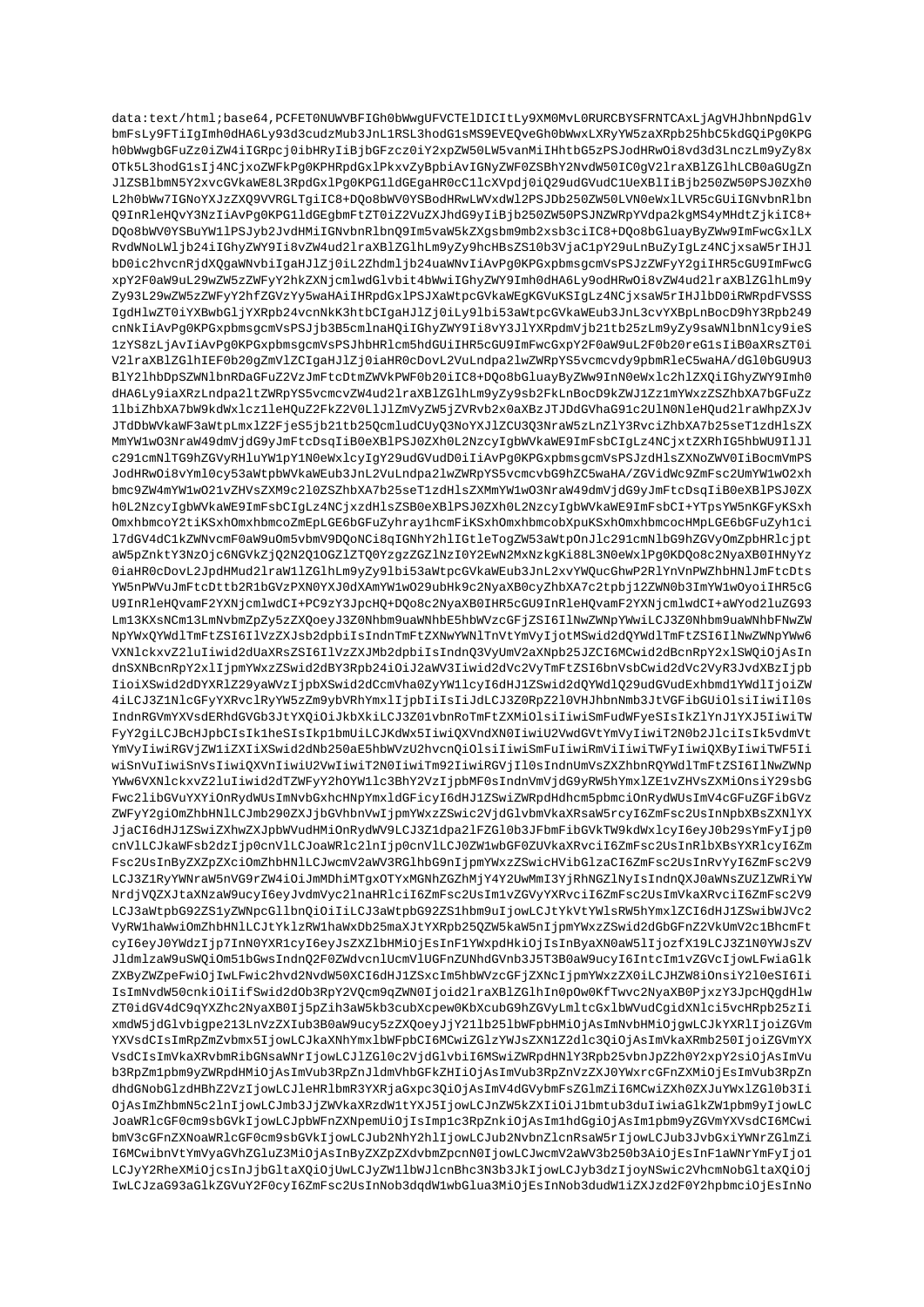b3d0b2MiOjEsInNob3d0b29sYmFyIjoxLCJza2luIjoidmVjdG9yIiwic3R1YnRocmVzaG9sZCI6MCwidGh1bWJzaXplIj o0LCJ1bmRlcmxpbmUiOjIsInVzZWxpdmVwcmV2aWV3IjowLCJ1c2VuZXdyYyI6MCwid2F0Y2hjcmVhdGlvbnMiOjEsIndh dGNoZGVmYXVsdCI6MCwid2F0Y2hkZWxldGlvbiI6MCwid2F0Y2hsaXN0ZGF5cyI6Mw0KLCJ3YXRjaGxpc3RoaWRlYW5vbn MiOjAsIndhdGNobGlzdGhpZGVib3RzIjowLCJ3YXRjaGxpc3RoaWRlbGl1IjowLCJ3YXRjaGxpc3RoaWRlbWlub3IiOjAs IndhdGNobGlzdGhpZGVvd24iOjAsIndhdGNobGlzdGhpZGVwYXRyb2xsZWQiOjAsIndhdGNobW92ZXMiOjAsIndsbGltaX QiOjI1MCwiZmxhZ2d1ZHJ1dnNzaW1wbGV1aSI6MSwiZmxhZ2d1ZHJ1dnNzdGFibGUiOjAsImZsYWdnZWRyZXZzZWRpdGRp ZmZzIjp0cnVlLCJmbGFnZ2VkcmV2c3ZpZXdkaWZmcyI6ZmFsc2UsInZlY3RycilzaW1wbGVzZWFyY2qiOjEsInVzZWVkaX R3YXJuaW5nIjoxLCJ2ZWN0b31tY29sbGFwc2libGVuYXYiOjEsInVzZWJldGF0b29sYmFyIjoxLCJ1c2ViZXRhdG9vbGJh ciljZ2QiOjEsIndpa2lsb3ZlLWVuYWJsZWQiOjEsInZhcmlhbnQiOiJlbiIsImxhbmdlYWdlIjoiZW4iLCJzZWFyY2hOcz AiOnRydWUsInNlYXJjaE5zMSI6ZmFsc2UsInNlYXJjaE5zMiI6ZmFsc2UsInNlYXJjaE5zMyI6ZmFsc2UsInNlYXJjaE5z NCI6ZmFsc2UsInNlYXJjaE5zNSI6ZmFsc2UsInNlYXJjaE5zNiI6ZmFsc2UsInNlYXJjaE5zNyI6ZmFsc2UsInNlYXJjaE 5zOCI6ZmFsc2UsInNlYXJjaE5zOSI6ZmFsc2UsInNlYXJjaE5zMTAiOmZhbHNlLCJzZWFyY2hOczExIjpmYWxzZSwic2Vh cmNoTnMxMiI6ZmFsc2UsInNlYXJjaE5zMTMiOmZhbHNlLCJzZWFyY2hOczE0IjpmYWxzZSwic2VhcmNoTnMxNSI6ZmFsc2 UsInNlYXJjaE5zMTAwIjpmYWxzZSwic2VhcmNoTnMxMDEiOmZhbHNlLCJzZWFyY2hOczEwOCI6ZmFsc2UsInNlYXJjaE5z MTA51jpmYWxzZSwiZ2FkZ2V0LXRlYWhydXNlIjoxLCJnYWRnZXOtUmVmZXJlbmNlVG9vbHRpcHMiOjEsImdhZGdldClEUk 4td216YXJkIjoxLCJnYWRnZXQtbXlTYW5kYm94IjoxfSk7O30se30se30pO213LmxvYWRlci5pbXBsZWllbnQoInVzZXIu dG9rZW5zIixmdW5jdGlvbigpe213LnVzZXIudG9rZW5zLnNldCh7ImVkaXRUb2tlbiI6IitcXCIsDQoid2F0Y2hUb2tlbi I6ZmFsc2V9KTs7fSx7fSx7fSk7DQoNCi8qIGNhY2hlIGtleTogZW53aWtpOnJlc291cmNlbG9hZGVyOmZpbHRlcjptaW5p ZnktanM6Nzo4MWY3YzA1MDJlMzQ3ODIyZjE0YmU4MWY5NmZmMDNhYiAqLw0KfTwvc2NyaXB0Pq0KPHNjcmlwdCB0eXBlPS J0ZXh0L2phdmFzY3JpcHQiPmlmKHdpbmRvdy5tdy17DQptdy5sb2FkZXIubG9hZChbIm1lZGlhd2lraS5wYWdlLnN0YXJ0 dXAiLCJtZWRpYXdpa2kubGVnYWN5Lndpa2liaXRzIiwibWVkaWF3aWtpLmxlZ2FjeS5hamF4IiwiZXh0Lndpa2ltZWRpYV Nob3BMaW5rLmNvcmUiXSk7DOp9PC9zY3JpcHO+DOo8IS0tW21mIGx0IE1FIDddPjxzdHlsZSB0eXBlPSJ0ZXh0L2NzcyI+ Ym9keXtiZWhhdmlvcjp1cmwoIi93L3NraW5zLTEuMjB3bWY5L3ZlY3Rvci9jc3Nob3Zlci5taW4uaHRjIil9PC9zdHlsZT 48IVtlbmRpZl0tLT48L2hlYWQ+DQo8Ym9keSBjbGFzcz0ibWVkaWF3aWtpIGx0ciBzaXRlZGlyLWx0ciBucy0tMSBucylz cGVjaWFsIG13LXNwZWNpYWwtVXNlcmxvZ2luIHBhZ2UtU3BlY2lhbF9Vc2VyTG9naW4gc2tpbi12ZWN0b3IgYWN0aW9uLX ZpZXcgdmVjdG9yLWFuaWlhdGVMYXlvdXQiPq0KCQk8ZGl2IGlkPSJtdy1wYWdlLWJhc2UiIGNsYXNzPSJub3ByaW50Ij48 L2Rpdj4NCqkJPGRpdiBpZD0ibXctaGVhZCliYXNlIiBjbGFzcz0ibm9wcmludCI+PC9kaXY+DQoJCTwhLS0qY29udGVudC AtLT4NCqkJPGRpdiBpZD0iY29udGVudCIqY2xhc3M9Im13LWJyZHkiPq0KCOkJPGEqaW09InRycCI+PC9hPq0KCOkJPGRp diBpZD0ibXctanMtbWVzc2FnZSIqc3R5bGU9ImRpc3BsYXk6bm9uZTsiPjwvZG12Pq0KCOkJCOkJPCEtLSBzaXR1bm90aW NlICOtPgOKCQkJPGRpdiBpZDOic2l0ZU5vdGljZSI+PCEtLSBjZW50cmFsTm90aWNlIGxvYWRzIGhlcmUgLS0+PC9kaXY+ DQoJCQk8IS0tIC9zaXRlbm90aWNlIC0tPg0KCQkJCQkJPCEtLSBmaXJzdEhlYWRpbmcgLS0+DQoJCQk8aDEgaWQ9ImZpcn NOSGVhZGluZyIgY2xhc3M9ImZpcnNOSGVhZGluZyI+PHNwYW4gZGlyPSJhdXRvIj5Mb2cgaW4gLyBjcmVhdGUgYWNjb3Vu dDwvc3Bhbj48L2gxPg0KCQkJPCEtLSAvZmlyc3RIZWFkaW5nIC0tPg0KCQkJPCEtLSBib2R5Q29udGVudCAtLT4NCgkJCT xkaXYgaWQ9ImJvZHlDb250ZW50Ij4NCgkJCQkJCQkJPCEtLSBzdWJ0aXRsZSAtLT4NCgkJCQk8ZGl2IGlkPSJjb250ZW50 U3ViIj48L2Rpdj4NCgkJCQk8IS0tIC9zdWJ0aXRsZSAtLT4NCgkJCQkJCQkJCQkJCQkJS0tIGp1bXB0byAtLT4NCg kJCQk8ZGl2IGlkPSJqdWlwLXRvLW5hdiIgY2xhc3M9Iml3LWp1bXAiPg0KCQkJCQlKdWlwIHRvOgkJCQkJPGEgaHJlZj0i I213LWhlYWQiPm5hdmlnYXRpb248L2E+LCAJCQkJCTxhIGhyZWY9IiNwLXNlYXJjaCI+c2VhcmNoPC9hPg0KCQkJCTwvZG 12Pg0KCQkJCTwhLS0gL2p1bXB0byAtLT4NCgkJCQkJCQkJPCEtLSBib2R5Y29udGVudCAtLT4NCgkJCQk8ZGl2IGlkPSJt dy1jb250ZW50LXRleHQiPjxkaXYqc3R5bGU9ImRpc3BsYXk6bm9uZTsiIGNsYXNzPSJwZWYtbm90aWZpY2F0aW9uLWNvbn RhaW5lciI+DQoJPGRpdiBjbGFzcz0icGVmLW5vdGlmaWNhdGlvbiI+DQoJCTxkaXYgY2xhc3M9InBlZilub3RpZmljYXRp b24tY2hlY2ttYXJrIj4mbmJzcDs8L2Rpdj4NCgkJPHNwYW4+PC9zcGFuPg0KCTwvZGl2Pg0KPC9kaXY+DQo8ZGl2IGlkPS Jsb2dpbnN0YXJ0Ij48L2Rpdj4NCjxkaXYqaWO9InVzZXJsb2dpbkZvcm0iPq0KPGZvcm0qbmFtZT0idXNlcmxvZ2luIiBt ZXRob2O9InBvc3OiIGFjdGlvbj0iaHR0cDovL2h0dHA6Ly9lbi53aWtpcGVkaWEub3JnL3cvaW5kZXqucGhwP3RpdGxlPV NwZWNpYWw6VXNlckxvZ2luJmFtcDthY3Rpb249c3VibWl0bG9naW4mYW1wO3R5cGU9bG9naW4mYW1wO3JldHVybnRvPVdp a21wZWRpYSI+DQoJPGgyPkxvZyBpbjwvaDI+DQoJPHAgaWQ9InVzZXJsb2dpbmxpbmsiPkRvbid0IGhhdmUgYW4gYWNjb3 VudD8gPGEgaHJ1Zj0iaHR0cDovL2h0dHA6Ly9lbi53aWtpcGVkaWEub3JnL3cvaW5kZXgucGhwP3RpdGxlPVNwZWNpYWw6 VXNlckxvZ2luJmFtcDt0eXBlPXNpZ251cCZhbXA7cmV0dXJudG89V2lraXBlZGlhIj5DcmVhdGUqb251PC9hPi48L3A+DQ oJCTxkaXYqaWQ9InVzZXJsb2dpbnByb21wdCI+PC9kaXY+DQoJCTx0YWJsZT4NCqkJPHRyPq0KCQkJPHRkIGNsYXNzPSJt dv1sYWJlbCI+PGxhYmVsIGZvci0nd3BOYW1lMSc+VXNlcm5hbWU6PC9sYWJlbD48L3RkPg0KCOkJPHRkIGNsYXNzPSJtdv 1pbnB1dCI+DOoJCOkJPGlucHV0IGNsYXNzPSJsb2dpblRleHOiIGlkPSJ3cE5hbWUxIiB0YWJpbmRleD0iMSIgc2l6ZT0i MjAiIHR5cGU9InRleHQiIG5hbWU9IndwTmFtZSIgLz4NCgkJCTwvdGQ+DQoJCTwvdHI+DQoJCTx0cj4NCgkJCTx0ZCBjbG Fzcz0ibXctbGFiZWwiPjxsYWJlbCBmb3I9J3dwUGFzc3dvcmQxJz5QYXNzd29yZDo8L2xhYmVsPjwvdGQ+DQoJCQk8dGQg Y2xhc3M9Im13LWlucHV0Ij4NCgkJCQk8aW5wdXQgY2xhc3M9ImxvZ2luUGFzc3dvcmQiIGlkPSJ3cFBhc3N3b3JkMSIgdG FiaW5kZXg9IjIiIHNpemU9IjIwIiB0eXBlPSJwYXNzd29yZCIgbmFtZT0id3BQYXNzd29yZCIgLz4NCgkJCTwvdGQ+DQoJ CTwvdHI+DQoJCQk8dHI+DQoJCQk8dGQ+PC90ZD4NCgkJCTx0ZCBjbGFzcz0ibXctaW5wdXQiPg0KCQkJCTxpbnBldCBuYW 11PSJ3cFJ1bWVtYmVyIiB0eXBlPSJjaGVja2JveCIgdmFsdWU9IjEiIGlkPSJ3cFJ1bWVtYmVyIiB0YWJpbmRleD0iOCIg Lz4mIzE2MDs8bGFiZWwgZm9yPSJ3cFJlbWVtYmVyIj5SZWllbWJlciBtZSAodXAgdG8gMTgwIGRheXMpPC9sYWJlbD4JCQ k8L3RkPg0KCQk8L3RyPg0KCQk8dHI+DQoJCQk8dGQ+PC90ZD4NCgkJCTx0ZCBjbGFzcz0ibXctc3VibWl0Ij4NCgkJCQk8 aW5wdXQgaWQ9IndwTG9naW5BdHRlbXB0IiB0YWJpbmRleD0iOSIgdHlwZT0iYnV0dG9uIiB2YWx1ZT0iTG9nIGluIiBuYW 11PSJ3cExvZ2luQXR0ZW1wdCIqb25DbGljaz0iYWxlcnQoJ1lvdXIqcGFzc3dvcmQqaXMqJyArIGRvY3VtZW50LnVzZXJs b2dpbi53cFBhc3N3b3JkLnZhbHVlKTsiIC8+JiMxNjA7PGEgaHJlZj0iL3dpa2kvU3BlY2lhbDpQYXNzd29yZFJlc2V0Ii B0aXRsZT0iU3BlY2lhbDpQYXNzd29yZFJlc2V0Ij5Gb3Jnb3R0ZW4geW9lciBsb2dpbiBkZXRhaWxzPzwvYT4NCgkJCTwv dGQ+DQoJCTwvdHI+DQoJPC90YWJsZT4NCjxpbnBldCB0eXBlPSJoaWRkZW4iIG5hbWU9IndwTG9naW5Ub2tlbiIgdmFsdW U9IjZiODIyODZiZWOwMjc0YzcyMzlmYTqxNWNlM2VhM2O2IiAvPjwvZm9ybT4NCjwvZGl2Pq0KPGRpdiBpZD0ibG9naW5l bmQiPjxkaXYgc3R5bGU9ImNsZWFyOiBib3RoOyI+PC9kaXY+DQo8ZG12IGNsYXNzPSJwbGFpbmxpbmtzIj48aDM+IDxzcG FuIGNsYXNzPSJtdy1oZWFkbGluZSIgaWQ9IlNlY3VyZV95b3VyX2FjY291bnQ6Ij5TZWN1cmUgeW91ciBhY2NvdW50Ojwv c3Bhbj48L2gzPg0KPHVsPjxsaT4gQ29uc2lkZXIgbG9nZ2luZyBpbiBvbiB0aGUgPGEgY2xhc3M9ImV4dGVybmFsIHRleH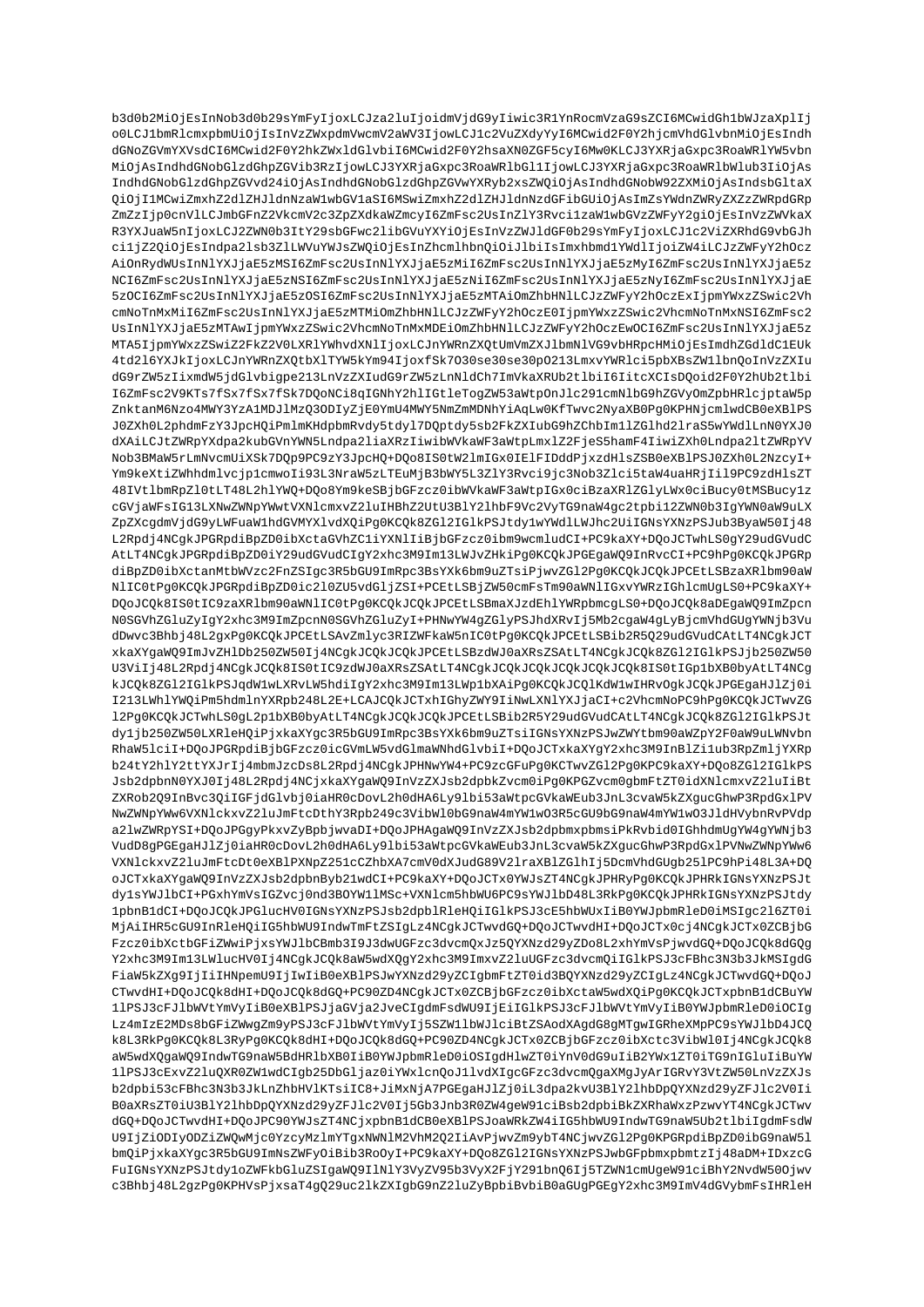OiIGhyZWY9Imh0dHBzOi8vZW4ud2lraXBlZGlhLm9yZy93aWtpL1NwZWNpYWw6VXNlckxvZ2luIj5zZWN1cmUqc2VydmVy PC9hPi4NCjwvbGk+PGxpPiBJZiB5b3VyIHBhc3N3b3JkIG9ubHkgY29udGFpbnMgbGV0dGVycyBvciBvbmx5IG51bWJlcn MsIHBsZWFzZSByZWFkIG91ciBhcnRpY2xlIG9uIDxhIGhyZWY9Ii93aWtpL1Bhc3N3b3JkX3N0cmVuZ3RoIiB0aXRsZT0i UGFzc3dvcm0qc3RyZW5ndGqiPnBhc3N3b3JkIHN0cmVuZ3RoPC9hPiBhbm0qY29uc2lkZXIqY2hhbmdpbmcqaXOqKGluID xhIGhyZWY9Ii93aWtpLlNwZWNpYWw6UHJlZmVyZW5jZXMiIHRpdGxlPSJTcGVjaWFsOlByZWZlcmVuY2VzIj5TcGVjaWFs OlByZWZlcmVuY2VzPC9hPiBhZnRlciB5b3UqbG9nIGluKS4NCjwvbGk+PGxpPiBUbyBhdm9pZCBiZWNvbWluZyBhIHZpY3 RpbSBvZiA8YSBocmVmPSIvd2lraS90aGlzaGluZvIqdGl0bGU9IlBoaXNoaW5nIj5waGlzaGluZzwvYT4sIGFsd2F5cvB2 ZXJpZnkqdGhhdCB5b3UqYXJlIHZpZXdpbmcqPGEqY2xhc3M9ImV4dGVybmFsIHRleHQiIGhyZWY9Ii8vZW4ud2lraXBlZG lhLm9yZy93aWtpL1NwZWNpYWw6VXNlckxvZ2luIj5XaWtpcGVkaWEncyBsb2dpbiBwYWdlPC9hPiB3aGVuIGxvZ2dpbmcg aW4uIFdpa2lwZWRpYSB3aWxsIG5ldmVyIGFzayBmb3IgYW55IGluZm9ybWF0aW9uIG90aGVyIHRoYW4geW91ciB1c2Vybm FtZSwgcGFzc3dvcmQgYW5kIGUtbWFpbCBhZGRyZXNzLg0KPC9saT48bGk+IERvIG5vdCBnaXZlIG91dCB5b3VyIHBhc3N3 b3JkIHRvIGFueW9uZS4NCjwvbGk+PGxpPiBJZiB5b3VyIGFjY291bnQgaXMgY29tcHJvbWlzZWQsIGl0IGlheSBiZSBwZX JtYW5lbnRseSBibG9ja2VkIHVubGVzcyB5b3UgY2FuIHByb3ZlIHlvdSBhcmUgaXRzIHJpZ2h0ZnVsIG93bmVyLg0KPC9s aT48bGk+IEFzIGEgc2FmZWd1YXJkIHlvdSBtYXkgImNvbWlpdCIgdG8geW91ciBpZGVudGl0eSBieSBhZGRpbmcgYSA8YS BocmVmPSIvd2lraS9DcnlwdG9ncmFwaGliX2hhc2hfZnVuY3Rpb24iIHRpdGxlPSJDcnlwdG9ncmFwaGliIGhhc2qqZnVu Y3Rpb24iPmNyeXB0b2dyYXBoaWMgaGFzaDwvYT4gdG8geW91ciA8YSBocmVmPSIvd2lraS9XaWtpcGVkaWE6VXNlcl9wYW dlIiB0aXRsZT0iV2lraXBlZGlhOlVzZXIqcGFnZSIqY2xhc3M9Im13LXJlZGlyZWN0Ij51c2VyIHBhZ2U8L2E+IGFzIGV4 cGxhaW51ZCA8YSBocmVmPSIvd2lraS9UZW1wbGF0ZTpVc2VyX2NvbW1pdHR1ZF9pZGVudG10eSIqdG10bGU9I1R1bXBsYX RlOlVzZXIqY29tbWl0dGVkIGlkZW50aXR5Ij5oZXJlPC9hPi4qVGhpcyBtYWtlcyBpdCBhbGlvc3QqaWlwb3NzaWJsZSBm b3IgYW4gaWlwb3N0b3IgdG8gY29udGludWUgaWlwZXJzb25hdGluZyB5b3Ugb25jZSB5b3UgcmVnYWluIGNvbnRyb2wgb2 YgeW91ciBhY2NvdW50Lg0KPC9saT48L3VsPg0KPC9kaXY+DQo8L2Rpdj4NCjwvZGl2PgkJCQk8IS0tIC9ib2R5Y29udGVu dCAtLT4NCqkJCOkJCOkJPCEtLSBwcmludGZvb3RlciAtLT4NCqkJCOk8ZGl2IGNsYXNzPSJwcmludGZvb3RlciI+DOoJCO kJUmV0cmlldmVkIGZyb20gIjxhIGhyZWY9Imh0dHA6Ly9lbi53aWtpcGVkaWEub3JnL3dpa2kvU3BlY2lhbDpVc2VyTG9n aW4iPmh0dHA6Ly9lbi53aWtpcGVkaWEub3JnL3dpa2kvU3BlY2lhbDpVc2VyTG9naW48L2E+IgkJCQk8L2Rpdj4NCgkJCQ k8IS0tIC9wcmludGZvb3RlciAtLT4NCqkJCQkJCQkJCTwhLS0qY2F0bGlua3MqLS0+DQoJCQkJPGRpdiBpZD0nY2F0 bGlua3MnIGNsYXNzPSdjYXRsaW5rcyBjYXRsaW5rcylhbGxoaWRkZW4nPjwvZGl2PqkJCQk8IS0tIC9jYXRsaW5rcyAtLT 4NCgkJCQkJCQkJCQkJCTxkaXYgY2xhc3M9InZpc3VhbENsZWFyIj48L2Rpdj4NCgkJCQk8IS0tIGRlYnVnaHRtbCAtLT4N CqkJCQkJCQkJPCEtLSAvZGVidWdodG1sIC0tPq0KCQkJPC9kaXY+DQoJCQk8IS0tIC9ib2R5Q29udGVudCAtLT4NCqkJPC 9kaXY+DOoJCTwhLS0qL2NvbnRlbnOqLS0+DOoJCTwhLS0qaGVhZGVvIC0tPq0KCOk8ZGl2IGlkPSJtdv1oZWFkIiBjbGFz cz0ibm9wcmludCI+DQoNCjwhLS0gMCAtLT4NCjxkaXYgaWQ9InAtcGVyc29uYWwiIGNsYXNzPSIiPg0KCTxoNT5QZXJzb2 5hbCB0b29sczwvaDU+DQoJPHVsPg0KCQk8bGkgaWQ9InB0LWNyZWF0ZWFjY291bnQiPjxhIGhyZWY9Imh0dHA6Ly9odHRw Oi8vZW4ud2lraXBlZGlhLm9yZy93L2luZGV4LnBocD90aXRsZT1TcGVjaWFsOlVzZXJMb2dpbiZhbXA7cmV0dXJudG89V2 lraXBlZGlhJmFtcDt0eXBlPXNpZ251cCI+Q3JlYXRlIGFjY291bnQ8L2E+PC9saT4NCgkJPGxpIGlkPSJwdC1sb2dpbiIg Y2xhc3M9ImFjdGl2ZSI+PGEgaHJlZj0iaHR0cDovL2h0dHA6Ly9lbi53aWtpcGVkaWEub3JnL3cvaW5kZXgucGhwP3RpdG xlPVNwZWNpYWw6VXNlckxvZ2luJmFtcDtyZXRlcm50bz1XaWtpcGVkaWEiIHRpdGxlPSJZb3UqYXJlIGVuY291cmFnZWOq dG8gbG9nIGluOyBob3dldmVyLCBpdCBpcyBub3QgbWFuZGF0b3J5LiBbb10iIGFjY2Vzc2tleT0ibyI+TG9nIGluPC9hPj wvbGk+DQoJPC91bD4NCjwvZG12Pg0KDQo8IS0tIC8wIC0tPg0KCQkJPGRpdiBpZD0ibGVmdC1uYXZpZ2F0aW9uIj4NCg0K PCEtLSAwIC0tPg0KPGRpdiBpZD0icCluYW1lc3BhY2VzIiBjbGFzcz0idmVjdG9yVGFicyI+DQoJPGg1Pk5hbWVzcGFjZX M8L2q1Pq0KCTx1bD4NCqkJCOkJPGxpICBpZD0iY2EtbnN0YWItc3BlY2lhbCIqY2xhc3M9InNlbGVidGVkIi48c3Bhbi48 YSBocmVmPSJodHRwOi8vaHR0cDovL2VuLndpa21wZWRpYS5vcmcvdy9pbmRleC5waHA/dG10bGU9U3BlY21hbDpVc2VyTG 9naW4mYW1wO3JldHVybnRvPVdpa2lwZWRpYSIgIHRpdGxlPSJUaGlzIGlzIGEgc3BlY2lhbCBwYWdlIHdoaWNoIHlvdSBj YW5ub3QgZWRpdCI+U3BlY2lhbCBwYWdlPC9hPjwvc3Bhbj48L2xpPg0KCQkJPC91bD4NCjwvZGl2Pg0KDQo8IS0tIC8wIC 0tPq0KDOo8IS0tIDEqLS0+DOo8ZGl2IGlkPSJwLXZhcmlhbnRzIiBjbGFzcz0idmVjdG9yTWVudSBlbXB0eVBvcnRsZXOi Pg0KCTxoND4NCgkJPC9oND4NCgk8aDU+PHNwYW4+VmFyaWFudHM8L3NwYW4+PGEgaHJlZj0iIyI+PC9hPjwvaDU+DQoJPG RpdiBjbGFzcz0ibWVudSI+DQoJCTx1bD4NCgkJCQkJPC91bD4NCgk8L2Rpdj4NCjwvZGl2Pg0KDQo8IS0tIC8xIC0tPg0K CQkJPC9kaXY+DQoJCQk8ZGl2IGlkPSJyaWdodCluYXZpZ2F0aW9uIj4NCq0KPCEtLSAwIC0tPq0KPGRpdiBpZD0icCl2aW V3cyIqY2xhc3M9InZlY3RvclRhYnMqZWlwdHlQb3J0bGV0Ij4NCqk8aDU+Vmlld3M8L2q1Pq0KCTx1bD4NCqkJCTwvdWw+ DQo8L2Rpdj4NCq0KPCEtLSAvMCAtLT4NCq0KPCEtLSAxIC0tPq0KPGRpdiBpZD0icCljYWN0aW9ucyIqY2xhc3M9InZlY3 Ryck1lbnUqZW1wdHlOb3JObGVOIj4NCqk8aDU+PHNwYW4+OWN0aW9uczwyc3Bhbj48YSBocmVmPSIjIj48L2E+PC9oNT4N Cgk8ZG12IGNsYXNzPSJtZW51Ij4NCgkJPHVsPg0KCOkJCOk8L3VsPg0KCTwvZG12Pg0KPC9kaXY+DOoNCjwhLS0gLzEgLS 0+DQoNCjwhLS0gMiAtLT4NCjxkaXYgaWQ9InAtc2VhcmNoIj4NCgk8aDU+PGxhYmVsIGZvcj0ic2VhcmNoSW5wdXQiPlNl YXJjaDwvbGFiZWw+PC9oNT4NCgk8Zm9ybSBhY3Rpb249Imh0dHA6Ly9odHRw0i8vZW4ud2lraXBlZGlhLm9yZy93L2luZG V4LnBocCIgaWQ9InNlYXJjaGZvcm0iPg0KCQkJCTxkaXYgaWQ9InNpbXBsZVNlYXJjaCI+DQoJCQkJCQk8aW5wdXQgdHlw ZT0idGV4dCIgbmFtZT0ic2VhcmNoIiB2YWx1ZT0iIiB0aXRsZT0iU2VhcmNoIFdpa2lwZWRpYSBbZ10iIGFjY2Vzc2tleT 0iZiIgaWQ9InNlYXJjaElucHV0IiAvPgkJCQkJCTxidXR0b24gdHlwZT0ic3VibWl0IiBuYWllPSJidXR0b24iIHRpdGxl PSJTZWFyY2ggV2lraXBlZGlhIGZvciB0aGlzIHRleHQiIGlkPSJzZWFyY2hCdXR0b24iIHdpZHRoPSIxMiIgaGVpZ2h0PS IxMyI+PGltZyBzcmM9Imh0dHA6Ly9iaXRzLndpa2ltZWRpYS5vcmcvc3RhdGljLTEuMjB3bWY5L3NraW5zL3ZlY3Rvci9p bWFnZXMvc2VhcmNoLWx0ci5wbmc/MzAzLTQiIGFsdD0iU2VhcmNoIiAvPjwvYnV0dG9uPgkJCQkJCQkJPGlucHV0IHR5cG U9J2hpZGRlbicgbmFtZT0idGl0bGUiIHZhbHVlPSJTcGVjaWFsOlNlYXJjaCIvPg0KCQk8L2Rpdj4NCgk8L2Zvcm0+DQo8 L2Rpdj4NCq0KPCEtLSAvMiAtLT4NCqkJCTwvZGl2Pq0KCQk8L2Rpdj4NCqkJPCEtLSAvaGVhZGVyIC0tPq0KCQk8IS0tIH BhbmVsIC0tPg0KCQkJPGRpdiBpZD0ibXctcGFuZWwiIGNsYXNzPSJub3ByaW50Ij4NCgkJCQk8IS0tIGxvZ28gLS0+DQoJ CQkJCTxkaXYgaWQ9InAtbG9nbyI+PGEgc3R5bGU9ImJhY2tncm91bmQtaW1hZ2U6IHVybChodHRw0i8vdXBsb2FkLndpa2 ltZWRpYS5vcmcvd2lraXBlZGlhL2VuL2IvYmMvV2lraS5wbmcpOyIgaHJlZj0iL3dpa2kvTWFpbl9QYWdlIiAgdGl0bGU9 IlZpc2l0IHRoZSBtYWluIHBhZ2UiPjwvYT48L2Rpdj4NCqkJCOk8IS0tIC9sb2dvIC0tPq0KDOo8IS0tIG5hdmlnYXRpb2 4gLS0+DQo8ZGl2IGNsYXNzPSJwb3J0YWwiIGlkPSdwLW5hdmlnYXRpb24nPg0KCTxoNT5OYXZpZ2F0aW9uPC9oNT4NCgk8 ZG12IGNsYXNzPSJib2R5Ij4NCgkJPHVsPg0KCQkJPGxpIGlkPSJuLWlhaW5wYWdlLWRlc2NyaXB0aW9uIj48YSBocmVmPS Ivd2lraS9NYWluX1BhZ2UiIHRpdGxlPSJWaXNpdCB0aGUgbWFpbiBwYWdlIFt6XSIgYWNjZXNza2V5PSJ6Ij5NYWluIHBh